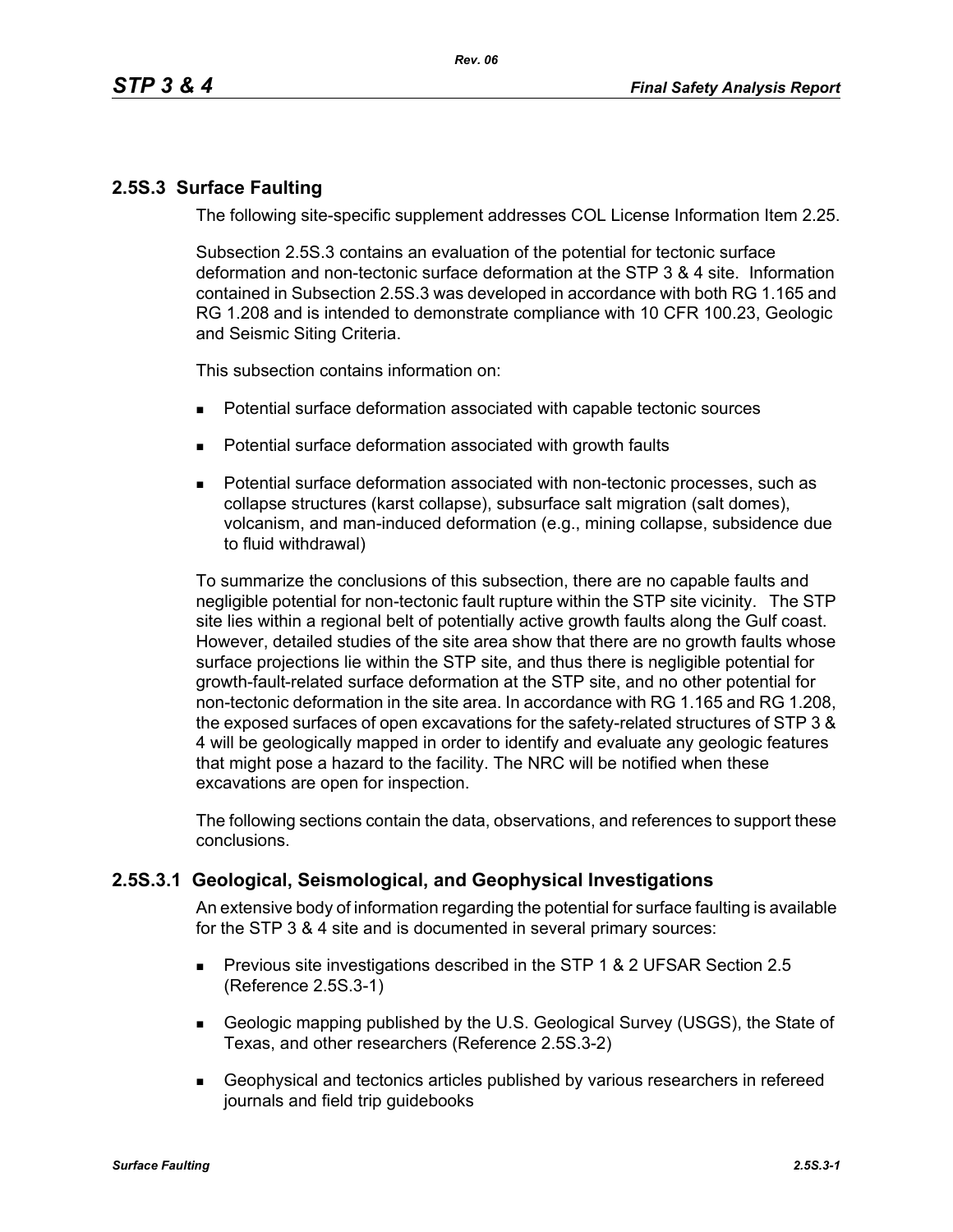*Rev. 06*

 Seismicity data compiled and analyzed in published journal articles, EPRI (Reference 2.5S.3-3), and the updated seismicity catalog (Subsection 2.5S.2)

In addition to reviewing this existing information, the following investigations were performed to assess the potential for tectonic and non-tectonic deformation within the STP site area:

- Compilation and review of existing data and literature, with emphasis on reports published since the STP 1 & 2 UFSAR (Reference 2.5S.3-1) and EPRI (Reference 2.5S.3-3) studies
- Interpretation of aerial photography and remote sensing imagery
- Field and aerial reconnaissance
- Review of pre- and post-EPRI seismicity
- Discussions with current researchers in the area

## **2.5S.3.1.1 Previous Site Investigations**

The results of previous geology and seismology investigations at the STP site are presented in Section 2.5 of the STP 1 & 2 UFSAR (Reference 2.5S.3-1). The previous work documented the absence of tectonic faulting within the site area and it provides the following results documenting the absence of Quaternary faults at and within the area of the STP site:

- **Interpretation of air photos, satellite imagery, and topographic maps: Evaluation of** a variety of remote sensing imagery is documented in Subsection 2.5.1 of the STP 1 & 2 UFSAR (Reference 2.5S.3-1). Numerous tonal lineaments were identified on the imagery and investigated in the field. Reference 2.5S.3-1 contains documentation and conclusions that the lineaments were associated with recent and old cultural features, vegetation patterns, soil-type changes related to stratigraphic facies variations, concentrations of mima mounds (gilgai), and apparent alignments of non-related features. Reference 2.5S.3-1 contains documentation that there is no evidence of surface rupture, surface warping, or offset of geomorphic features indicative of active faulting.
- Seismicity analysis: The STP 1 & 2 UFSAR (Reference 2.5S.3-1) describes the analysis of regional seismicity. This analysis documented that no earthquakes had been reported within 80 miles of the STP site and that no capable faults were present in the site region. Subsection 2.5.2 of the STP 1 & 2 UFSAR concluded that there was no association of significant seismic activity with known faulting in the site region.
- Detailed analysis of geotechnical boring data: Subsection 2.5.1 of the STP 1 & 2 UFSAR (Reference 2.5S.3-1) describes an extensive subsurface exploration program to evaluate the site geomorphology, stratigraphy, lithology, structure, and tectonics. The program included a total of 157 borings: standard penetration tests with 2-inch-diameter split-spoon sampling, 3-inch and 6-inch-diameter thin-wall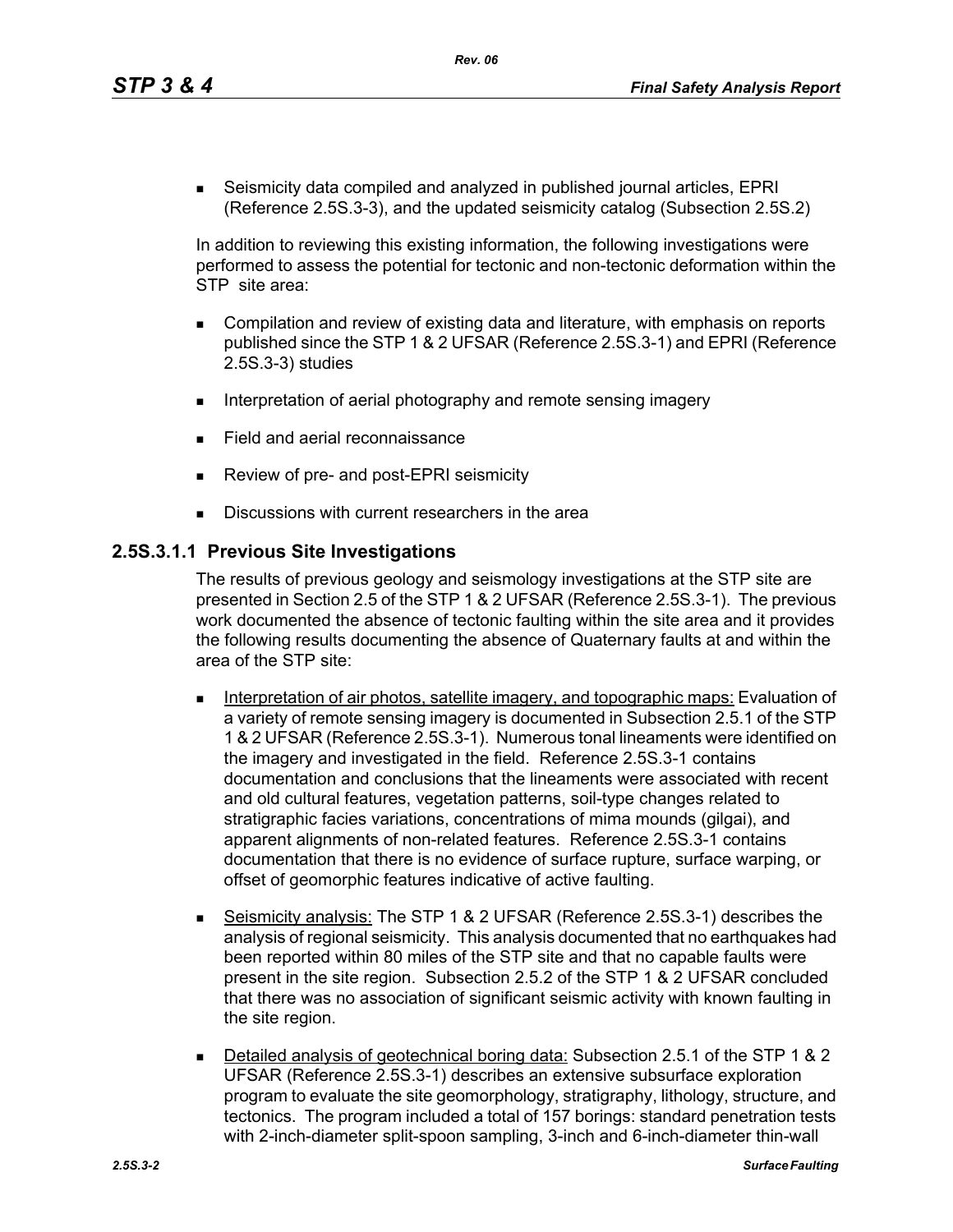*Rev. 06*

tube sampling, 3-inch-diameter thin-wall stationary piston sampling, static cone penetration testing (CPT), test pits, and piezometer installations (Reference 2.5S.3-1). The data were used to demonstrate that there are no geologic structures or other geologic hazards at the site and in the near vicinity that would represent a threat to the facility.

- Analysis of seismic reflection data: Subsection 2.5.1 of the STP 1 & 2 UFSAR (Reference 2.5S.3-1) describes a detailed program to acquire and interpret seismic reflection data within the site area to identify and characterize growth faults in the subsurface. Based on analysis and interpretation of these data, the STP 1 & 2 UFSAR in Subsections 2.5.1 and 2.5.3 concluded that all growth faults in the site area, except two, die out in strata of Miocene age or older, and thus have not been active since Miocene time. Two of the identified growth faults (growth faults "A" and "I", as described in Subsection 2.5.1.2.5.3 of the STP 1 & 2 UFSAR [Reference 2.5S.3-1]) extend into Miocene strata and to within 800 ft. to 1000 ft. of the ground surface, but do not displace shallow reflectors or the ground surface.
- Field Investigations: Field reconnaissance studies were performed to evaluate features identified during analysis of remote sensing imagery, as well as the two growth fault features interpreted on seismic reflection profiles. Subsection 2.5.1.2.5 of the STP 1 & 2 UFSAR (Reference 2.5S.3-1) contains documentation that there is no evidence for tectonic or non-tectonic surface faulting within the site area.

## **2.5S.3.1.2 Regional and Local Geological Studies**

The U.S. Geological Survey (USGS) completed a compilation of all Quaternary faults, liquefaction features, and possible tectonic features in the central and eastern United States, including the Gulf Coastal Plain region (References 2.5S.3-4 and 2.5S.3-5). These compilations do not show any Quaternary tectonic faults or tectonic features within the STP site vicinity.

As discussed in Subsection 2.5S.1.1.4.4.5.4, evidence for Quaternary activity in the form of surface deformation has been documented on some growth faults in the Texas Coastal Plain. As noted by Wheeler (Reference 2.5S.3-6):

The gulf-margin normal faults in Texas are assigned as Class B structures due to their low seismicity and because they may be decoupled from underlying crust, making it unclear if they can generate significant seismic ruptures that could cause damaging ground motion.

The definition of a Class B structure, in accordance with U.S. Geological Survey criteria (Reference 2.5S.3-5), is as follows:

Class B: Geologic evidence demonstrates the existence of Quaternary deformation, but either (1) the fault might not extend deeply enough to be a potential source of significant earthquakes, or (2) the currently available geologic evidence is too strong to confidently assign the feature to Class C but not strong enough to assign it to Class A.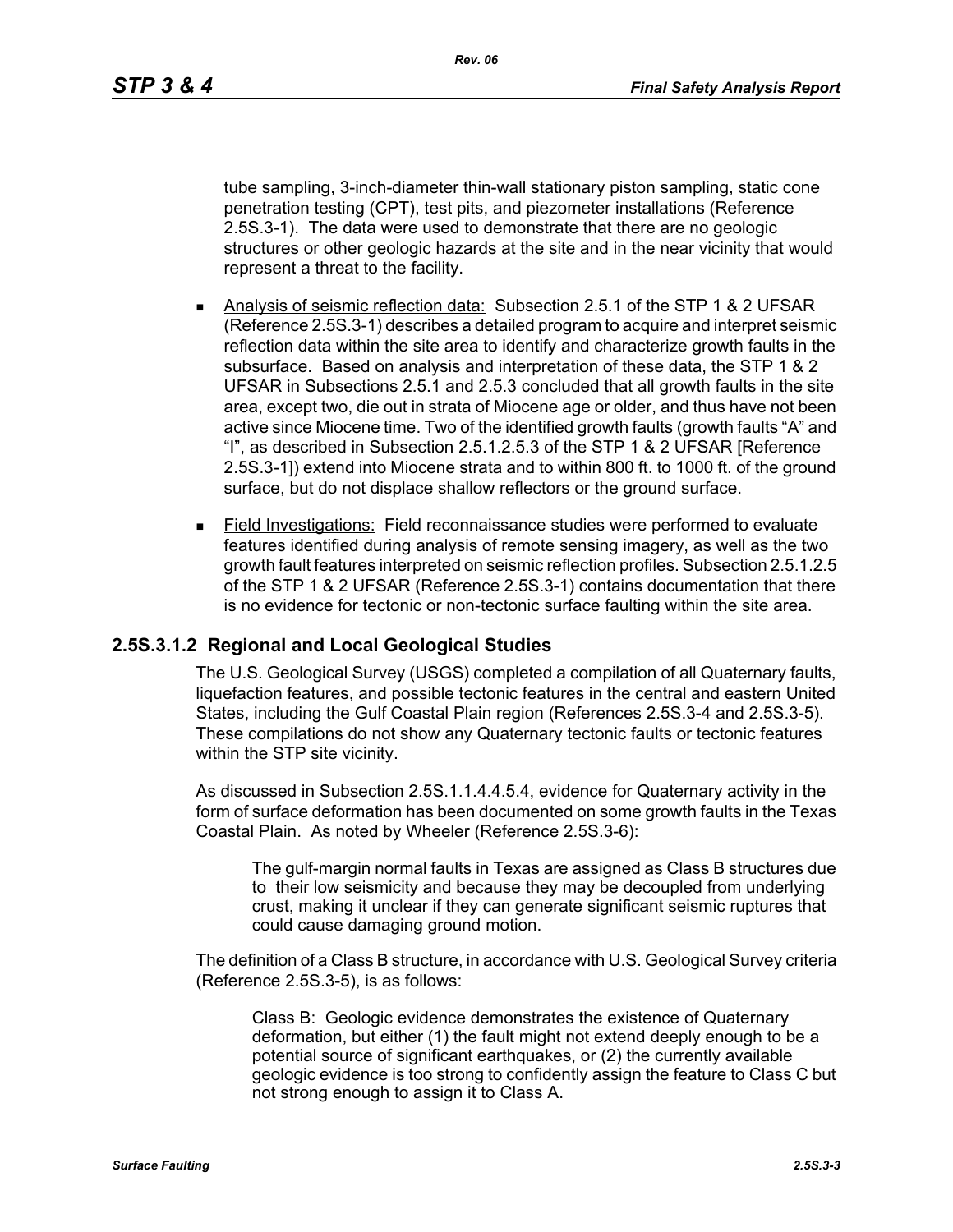In contrast, a Class A structure exhibits "geologic evidence (that) demonstrates the existence of a Quaternary fault of tectonic origin, whether the fault is exposed by mapping or inferred from liquefaction or other deformational features" (Reference 2.5S.3-5).

The assessment of the U.S. Geological Survey (Reference 2.5S.3-6) is, consistent with the data in Subsection 2.5.1 of the STP 1 & 2 UFSAR (Reference 2.5S.3-1) and studies published since the EPRI study (Reference 2.5S.3-3) (see discussion in Subsection 2.5S.1.1.4.4.5.4), that growth faults are confined to the Coastal Plain section and do not extend into the crystalline basement. The assessment of the U.S. Geological Survey (Reference 2.5S.3-6) that growth faults will not generate significant seismic ruptures also is consistent with the conclusion in Subsection 2.5.1 of the STP 1 & 2 UFSAR (Reference 2.5S.3-1) that the sediments involved in growth faulting do not have sufficient elastic strength to store strain energy that can be released in moderate to large earthquakes.

Since the analyses described in the STP 1 & 2 UFSAR (Reference 2.5S.3-1), additional analysis and mapping of the subsurface geology in the site vicinity has been published to document the locations of growth faults. This mapping is tabulated and described in Subsection 2.5S.1.2.4.2.2.2. This mapping supports the analysis and conclusions of the UFSAR regarding the locations of growth faults in the site area, and it specifically indicates that no previously unknown or undocumented growth faults have been identified in the site area.

### **2.5S.3.2 Geological Evidence, or Absence of Evidence, for Surface Deformation**

### **2.5S.3.2.1 Bedrock Faults**

As shown on Figure 2.5S.1-27, no bedrock faults have been mapped within the STP 3 & 4 site area (Subsection 2.5S.1.2.4.1).

### **2.5S.3.2.2 Growth Faults**

### **2.5S.3.2.2.1 Previous Studies for the STP 1 & 2 UFSAR**

As discussed in Subsection 2.5S.1.2.4.1.2.1, Subsection 2.5.1.2.5.3 of the STP 1 & 2 UFSAR (Reference 2.5S.3-1) documents the presence of 10 growth faults within the greater site area. These faults are confined to the Mesozoic and Cenozoic Gulf Coastal Plain stratigraphic section and do not extend into the underlying crystalline basement. Subsection 2.5.1.2.5.3 of the STP 1 & 2 UFSAR presents seismic reflection and borehole data that demonstrate 8 of the 10 growth faults are buried by 3900 ft. or more of undisturbed sediments that are at least Pliocene and probably Miocene in age or younger, indicating that there has been no movement on these 8 faults in the past approximately 3 million years or longer. Two of these growth faults ("A" and "I"; Figure 2.5S.1-43) exhibit evidence for Miocene to Pliocene or younger deformation and can be traced on seismic reflection profiles to within 900 ft. or less of the ground surface. The closest approach of growth faults "A" and "I" to the STP site is approximately 3.0 miles and 3.8 miles, respectively. Subsection 2.5.1.2.5.3 of the STP 1 & 2 UFSAR notes that this depth range is the effective limit of resolution of the seismic reflection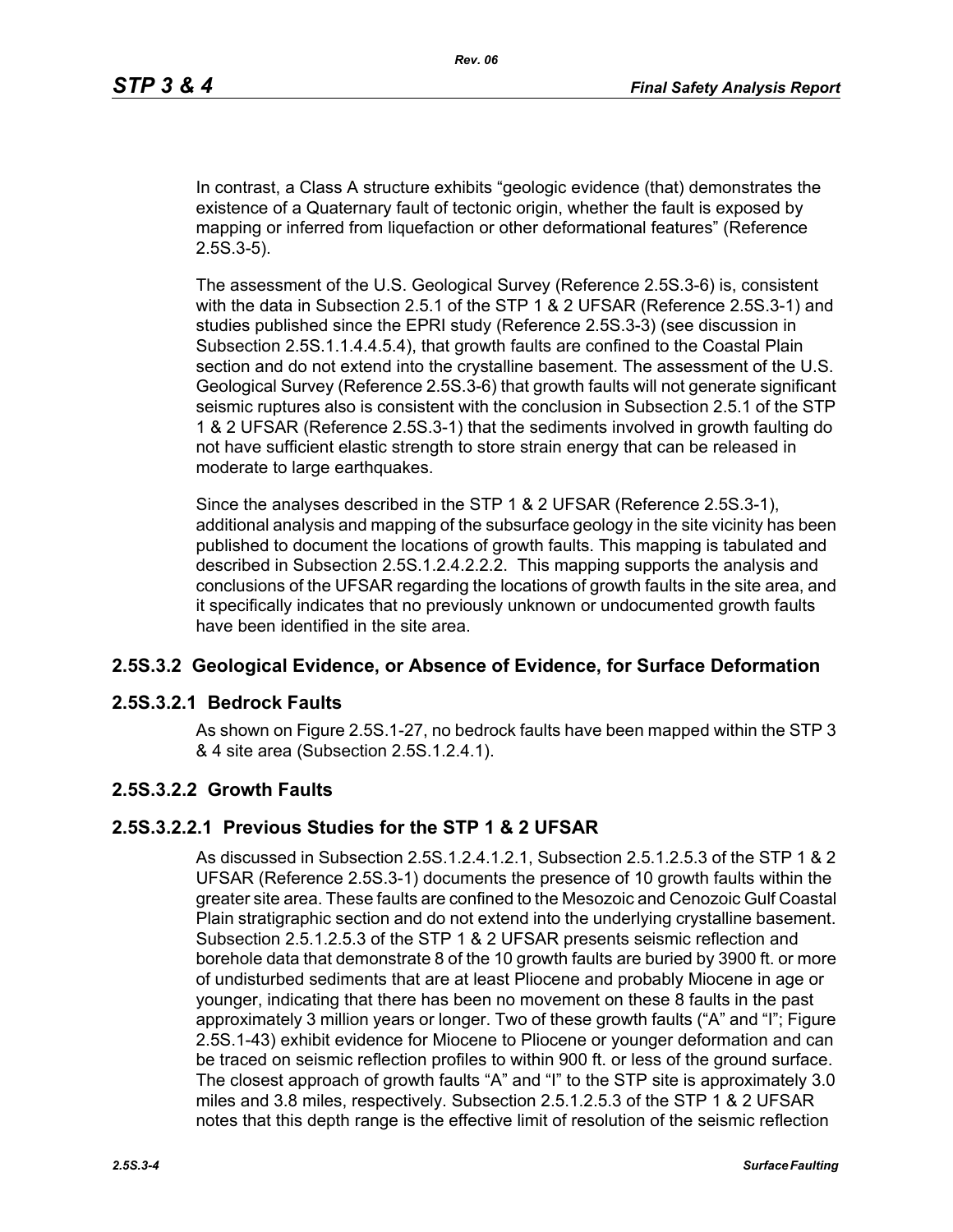data, and thus the reflection data cannot be used to assess whether the faults approach closer to the surface. Based on field reconnaissance and inspection of a shallow excavation along the western margin of the main cooling water reservoir, Subsection 2.5.1.2.5.3 of the STP 1 & 2 USFAR (Reference 2.5S.3-1) contains conclusions that there is no discrete displacement of the land surface, or of continuous stratigraphic contacts in the shallow subsurface, above the up-dip projections of growth faults "A" and "I."

## **2.5S.3.2.2.2 Current Investigations**

Subsection 2.5S.1.2.4.2.2.1 contains discussions of the compiled mapping and subsurface data that document the location and geometry of growth faults in the site area. These data support the mapping of growth faults in the site area documented in Subsection 2.5.1.2.5.3 of the STP 1 & 2 UFSAR (Reference 2.5S.3-1), and do not indicate the presence of any additional growth faults not recognized during the UFSAR investigations for STP 1 & 2. Specifically, there are no previously published data or new data that indicate the presence of growth faults whose surface projection approaches within the site.

New air photo analysis and aerial and field reconnaissance were performed for this COL investigation to assess the surface expression or lack of surface expression of growth faults "A" and "I," as well as other growth faults in the site area. This analysis is described in detail in Subsection 2.5S.1.2.4.2.2.2, and the main observations are summarized as follows:

- **EXTERGHEED EXECUTE:** Lineaments identified on aerial photographs, similar to lineaments discussed in Subsection 2.5.1.2.5.5 of the STP 1 & 2 UFSAR (Reference 2.5S.3-1), are locally associated with subtle down-to-the-south slope breaks, vegetation lineaments, and linear drainages. Lineaments identified along growth fault "I" are more pronounced and obvious than other lineaments mapped in the site area.
- Subtle south-facing topographic breaks along growth fault "I," initially identified from interpretation of aerial photography, were discernable in aerial reconnaissance. No slope breaks or other geomorphic features potentially indicative of deformation of the surface of the Beaumont Formation were observed in association with other lineaments in the site area during aerial or field reconnaissance, consistent with conclusions of the Subsection 2.5.1.2.5.5 of the STP 1 & 2 UFSAR (Reference 2.5S.3-1).
- **Three topographic profiles that were surveyed using a total-station instrument** document local down-to-the-south relief of the land surface across growth fault "I" at distances of approximately 4.8 miles and greater from the site area. The deflection of the land surface is characterized as a variable south-facing monoclinal flexure, exhibiting about 1.5 ft. to 6 ft. of total relief over horizontal distances ranging from about 180 ft. to 500 ft. The monoclinal flexures represent a localized increase of about 0.3° to 0.8° in the southward gradient of the land surface above the buried tip of growth fault "I."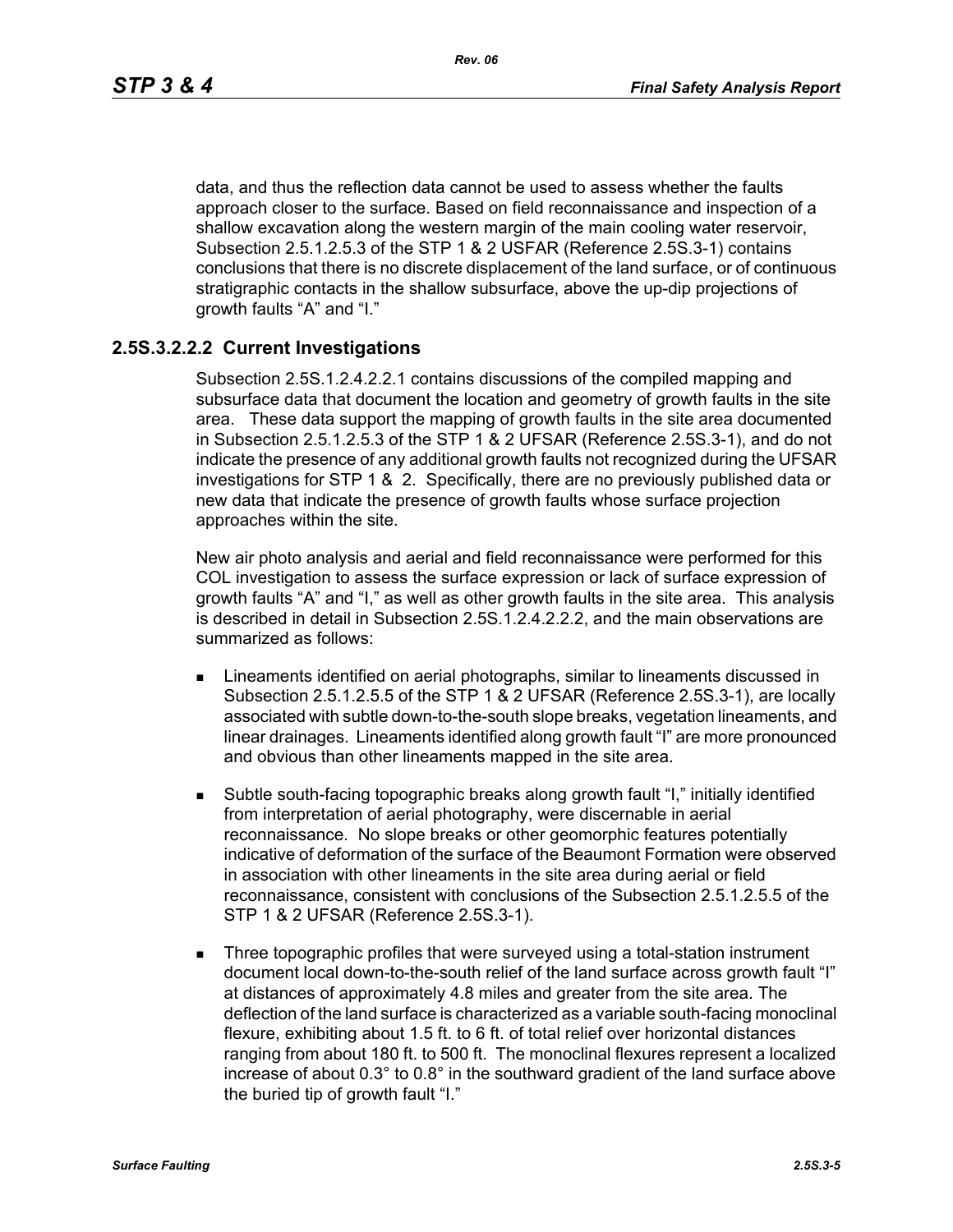- - A north-south topographic profile measured along the western margin of the main cooling water reservoir shows substantial short-wavelength topographic relief due to non-tectonic natural and cultural modifications of the land surface, but no consistent and well-expressed south-down tilting across the surface projection of growth fault "I." Although the short-wavelength relief makes it difficult to confidently identify and correlate uneroded remnants of the upper surface of the Beaumont Formation adjacent to the cooling water reservoir, we conclude that there is no south-facing monoclinal tilting that can be unequivocally determined within the resolution of the survey. This conclusion is consistent with shallow trench observations discussed in Subsection 2.5.1.2.5.6 of the STP 1 & 2 UFSAR (Reference 2.5S.3-1) that document no deformation of continuous, stratified bedding in the Beaumont Formation above the updip projection of growth fault "I" along the western margin of the cooling water reservoir.
	- An east-west cross section (C-C'; Figure 2.5S.1-47) of interpreted and correlated borehole data along the southern margin of the main cooling water reservoir documents lateral variation and interfingering of sand and clay textural facies of the late Pleistocene Beaumont Formation in the vicinity of the updip projection of the growth fault "I," but no positive evidence for systematic displacement or offset of stratigraphic contacts. Given the extremely low relief across the slope breaks that we tentatively associate with growth fault "I" to the west (i.e., about 1.5 ft. to 5 ft.), it is possible that comparable displacements at depth would not be discernable within the resolution of cross section C-C'.

The geomorphic relations described above are interpreted as variable south-down deformation of the upper surface of the Beaumont Formation above the buried tip of growth fault "I." The deformation is characterized by very low-amplitude homoclinal flexure of the land surface, suggesting that the deformation is related to local faultpropagation folding above the buried tip of growth fault "I." The closest documented geomorphic expression of potential surface tilting, due to movement on growth fault "I" to the site area is located at a distance of about 4.8 miles. Survey data along the western margin of the cooling reservoir at a distance of about 3.2 miles from the site reveal no obvious monoclinal tilting of the surface of the Beaumont Formation, consistent with shallow excavation exposures of undeformed stratigraphy in the Beaumont Formation discussed in Subsection 2.5.1.2.6.6 of the STP 1 & 2 UFSAR (Reference 2.5S.3-1).

Although there is *prima facie* evidence for late Quaternary movement on local reaches of growth fault "I" within the site area, the closest approach of growth fault "I" to the site is 3.8 miles, and thus there is no potential for permanent ground deformation from activity on this structure within the site.

### **2.5S.3.3 Correlation of Earthquakes with Capable Tectonic Sources**

There is no seismicity within the site vicinity of STP 3 & 4 (Figure 2.5S.2-8), and as such there is no spatial correlation of earthquake epicenters with known or postulated faults, other tectonic features, or other geomorphic features.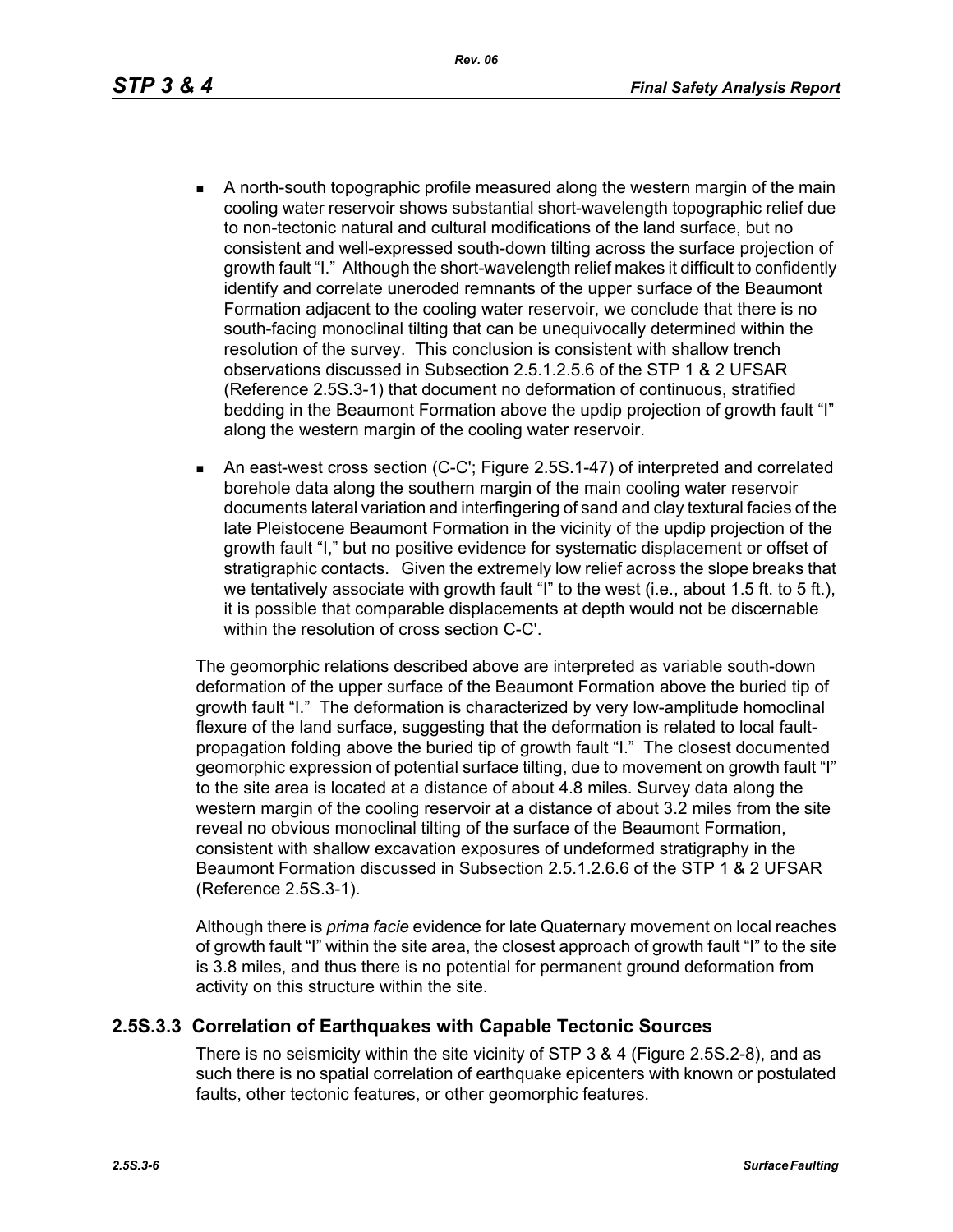As part of this COL application, the EPRI earthquake catalog was updated to incorporate southern United States and Gulf of Mexico earthquakes that occurred between 1984 and 2006. The updated earthquake catalog contains no earthquakes with body wave magnitude  $(m_h) \geq 3.0$  within the site vicinity. No reported historical earthquake epicenters have been associated with buried bedrock faults or growth faults within the site vicinity (Figure 2.5S.1-42).

Subsection 2.5.2.1 of the STP 1 & 2 UFSAR (Reference 2.5S.3-1) discussed reports of microearthquake activity associated with growth faults in Brazoria County, Texas, and Percperdue, Vermillion Parish, Louisiana, but noted that no events with magnitudes larger than 1.5 have been reported.

The February 10, 2006 Emb 5.5 earthquake in the Gulf of Mexico (discussed in Subsection 2.5S.2.3) has been proposed by M. Nettles (Reference 2.5S.2-7) to be related to gravity sliding on a low-angle normal fault at the edge of the continental shelf; however, no other events within the updated catalog have been attributed to such mechanisms.

### **2.5S.3.4 Ages of Most Recent Deformation**

### **2.5S.3.4.1 Conclusions of the STP 1 & 2 UFSAR**

As summarized in Subsection 2.5.S.1, the most recent bedrock deformation in the site region occurred during the Mesozoic and is related to rifting that led to development of the Gulf of Mexico basin. As the Gulf of Mexico opened, basement crust beneath the STP 3 & 4 site subsided and became part of a passive continental margin. The passive margin crust was progressively buried by Mesozoic and Cenozoic marine deposits of the Gulf of Mexico, and it presently is at a depth of about 6.6 miles beneath the STP site. There is no documented evidence of faulting in the basement younger than Mesozoic in age beneath the STP site.

Subsection 2.5.1.2.5 of the STP 1 & 2 UFSAR (Reference 2.5S.3-1) identified 10 growth faults in the subsurface of the STP 1 & 2 site area. The UFSAR presented evidence that:

- **Eight of the 10 growth faults are overlain by undeformed deposits of at least** Pliocene and probably Miocene age or older. Based on these relations, the UFSAR concluded that these eight growth faults have not been active since approximately Miocene time.
- Two of the 10 growth faults (growth faults "A" and "I") deform sediments of Miocene-Pliocene age, and possibly younger. Based on field reconnaissance and examination of shallow exposures, Subsection 2.5.1.2.5.6 of the STP 1 & 2 UFSAR concluded that there was no discrete displacement of the land surface, or bedding in the shallow subsurface, at the updip projections of growth faults "A" and "I" in the site area. Given that the Beaumont Formation deposits that directly underlie the land surface in the site area are about 100,000 years old (Reference 2.5S.3-2), these relationships imply that there has been no discrete surface faulting in the past approximately 100,000 years.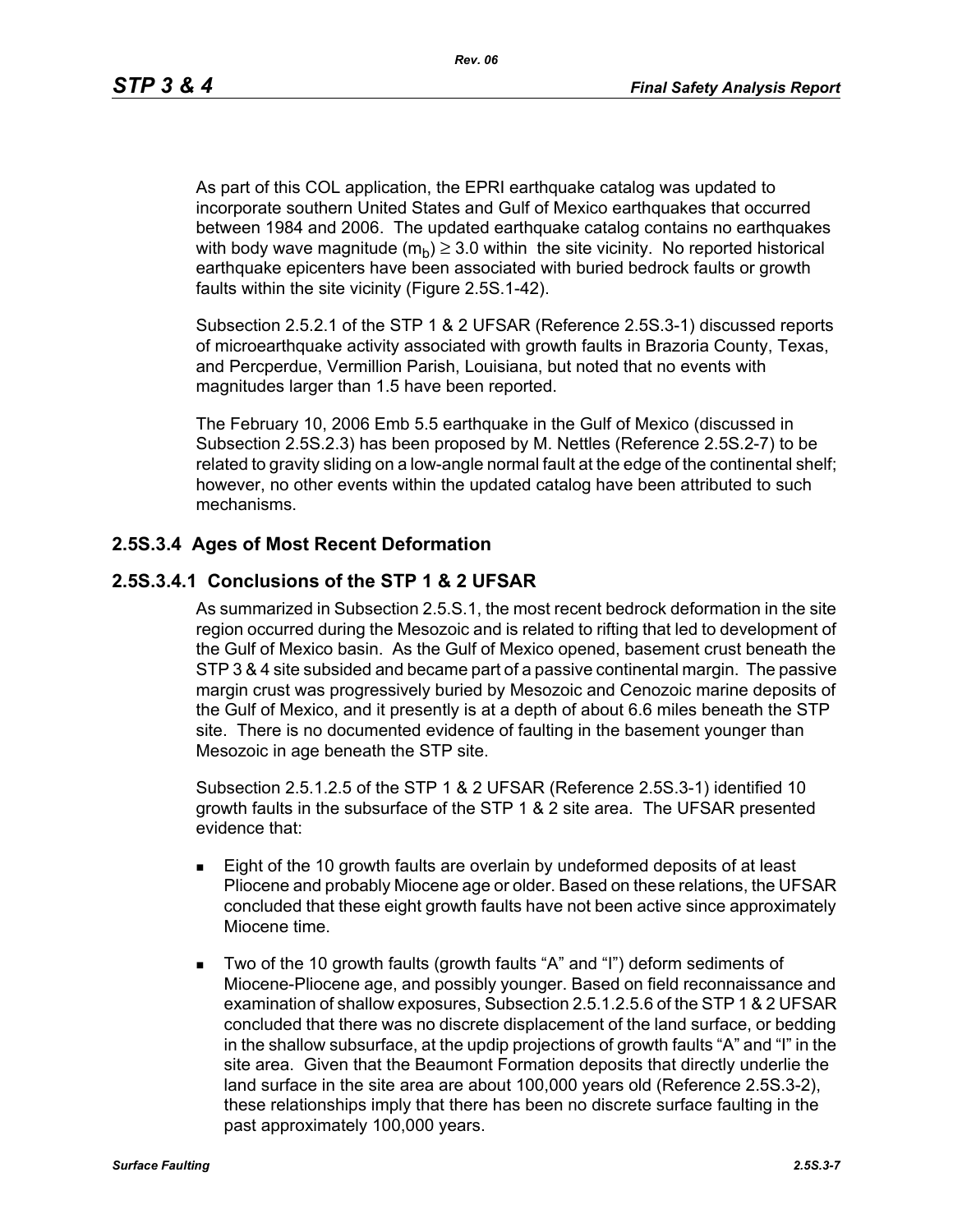## **2.5S.3.4.2 Results of Current Investigations**

Based on interpretation of aerial photography, aerial reconnaissance, field reconnaissance, and topographic surveys, there is *prima facie* evidence for localized, low relief tilting of the upper surface of the Beaumont Formation above growth fault "I" at a distance of 4.8 miles from the site. The deformation is characterized by southdown monoclinal flexure of the land surface, and is distributed across a horizontal distance that ranges from 180 ft. to 500 ft. at the sites evaluated for this COL application. Survey and field data acquired within the site area clearly document the absence of discrete surface rupture above growth fault "I." Topographic profiles surveyed at intervals over a distance of several miles document significant variability in the magnitude and width of the zone of tilting, suggesting that activity is not uniform along strike. Surface deformation above growth fault "I" does not occur within the STP site. Based on a review of available published geologic literature, field and aerial reconnaissance, and interpretation of aerial photography, no other growth faults within the 5-mile site area exhibit evidence of Quaternary activity.

## **2.5S.3.5 Relationship of Tectonic Structures in the Site Area to Regional Tectonic Sources**

There are no tectonic bedrock faults within the STP site area. Growth faults, which are confined to the Gulf Coastal Plain stratigraphic section and do not involve the basement, have been mapped in the site area and are associated with the Frio fault zone, which has been mapped for a minimum of 500 mi along trend in the Gulf Coastal Plain (see discussion in Subsection 2.5S.1.1.4.4.4.2). Although the Frio zone of growth faults is regionally extensive, it is designated a "Class B" feature by the U.S. Geological Survey (References 2.5S.3-5 and 2.5S.3-6) because it is unclear that growth faults are capable of producing significant seismic rupture and associated strong vibratory ground motion (see discussion in Subsection 2.5S.2.1.1.2). Subsection 2.5.2.4 of the STP 1 & 2 UFSAR (Reference 2.5S.3-1) concluded that growth faults are not capable of storing significant elastic strain energy to produce moderate to large earthquakes. Consequently, we conclude there is no correlation of geologic structures in the site area to regional, capable tectonic sources.

## **2.5S.3.6 Characterization of Capable Tectonic Sources**

Based on data presented in Subsection 2.5S.1 and previous discussions in Subsection 2.5S.3.4, there are no capable tectonic sources within the STP site area.

## **2.5S.3.7 Designation of Zones of Quaternary Deformation in the Site Region**

There are no zones of Quaternary deformation associated with tectonic faults requiring detailed investigation within the site area. A review and interpretation of aerial photography and available geotechnical boring logs, coupled with aerial and field reconnaissance, identified possible Quaternary deformation associated with growth fault "I" in the site area. However, the closest approach of the surface projection of growth fault "I" to the STP 3 & 4 site is 3.8 miles. Thus no further investigations were conducted to better characterize growth fault "I."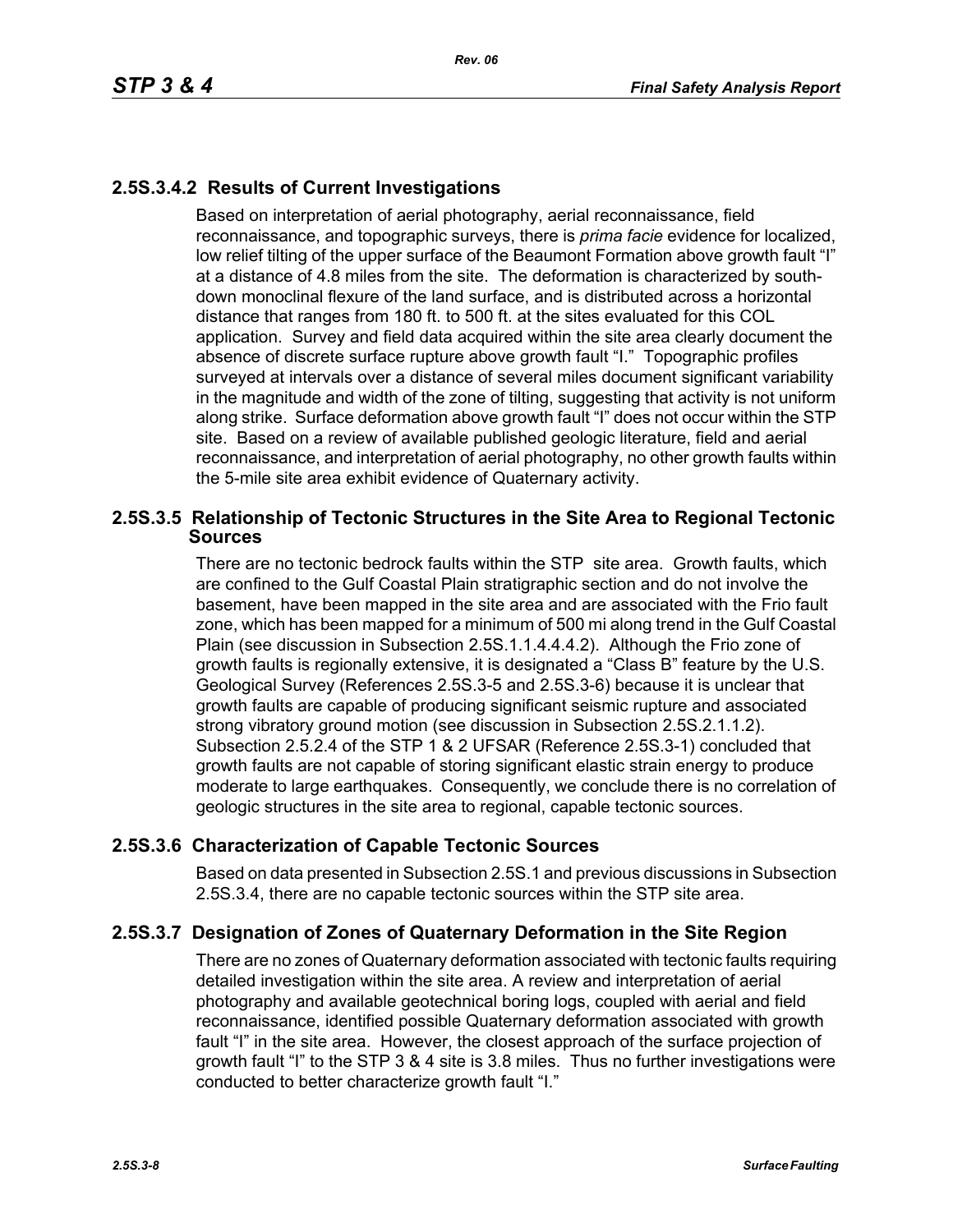## **2.5S.3.8 Potential for Surface Tectonic Deformation at the Site**

## **2.5S.3.8.1 Potential for Surface Tectonic Deformation at the Site**

The potential for tectonic deformation at the site is negligible. There are no capable tectonic faults within the site vicinity.

## **2.5S.3.8.2 Potential for Non-Tectonic Deformation**

The potential for non-tectonic deformation at the site is negligible. Soils within the site area are not susceptible to karst-type dissolution collapse or to subsidence due to fluid withdrawal.

There are non-tectonic growth faults within the site area that have deformed sediments younger than late Miocene, and growth fault "I" locally exhibits evidence for Quaternary activity in the form of monoclinal tilting of the surface of the late Pleistocene Beaumont Formation. The potential for surface deformation associated with growth fault activity is discussed in the following section.

## **2.5S.3.8.2.1 Growth Faults**

The potential for non-tectonic deformation at the STP site from movement on growth faults is negligible. As summarized in Subsection 2.5S.1.2.4.2.1, previous detailed studies of growth faults in Subsection 2.5.1.2.5.6 of the STP 1 & 2 UFSAR (Reference 2.5S.3-1) documented the absence of growth faults that project to the surface within the STP site. The UFSAR identified only two growth faults within the site area that deform sediments younger than late Miocene. Of these two structures, only growth fault "I" exhibits *prima facie* evidence for Quaternary activity, and the closest approach of the surface projection of growth fault "I" to the STP site is about 3.8 miles. Future activity on growth fault "I," if any, will not impact the STP 3 & 4 site.

## **2.5S.3.8.2.2 Other Potential Sources of Non-Tectonic De-formation**

There is no evidence of non-tectonic deformation at the STP 3 & 4 site in the form of glacially-induced faulting, collapse structures, salt migration, or volcanic intrusion:

- All documented faulting within the site vicinity is attributed by researchers to movement on growth faults, the activity of which is related to sediment compaction, dewatering, and flow of salt in the subsurface.
- There are no documented examples of glacially-induced faulting in the site region.

Subsection 2.5.1.1.6.6.7.1 of the STP 1 & 2 UFSAR (Reference 2.5S.3-1) concluded that there were no deposits of limestone or other carbonate rocks at shallow depth within the STP site area that pose potential collapse and surface subsidence hazards. There are no new data since of the studies documented in the STP 1 & 2 UFSAR (Reference 2.5S.3-1) that contradict these conclusions.

No piercement-type salt domes are located within the site area. As noted in Subsection 2.5.1.1.6.6.7 of the STP 1 & 2 UFSAR (Reference 2.5S.3-1), the closest salt dome to the STP site is Big Hill Salt Dome, located 10 miles from the site. No data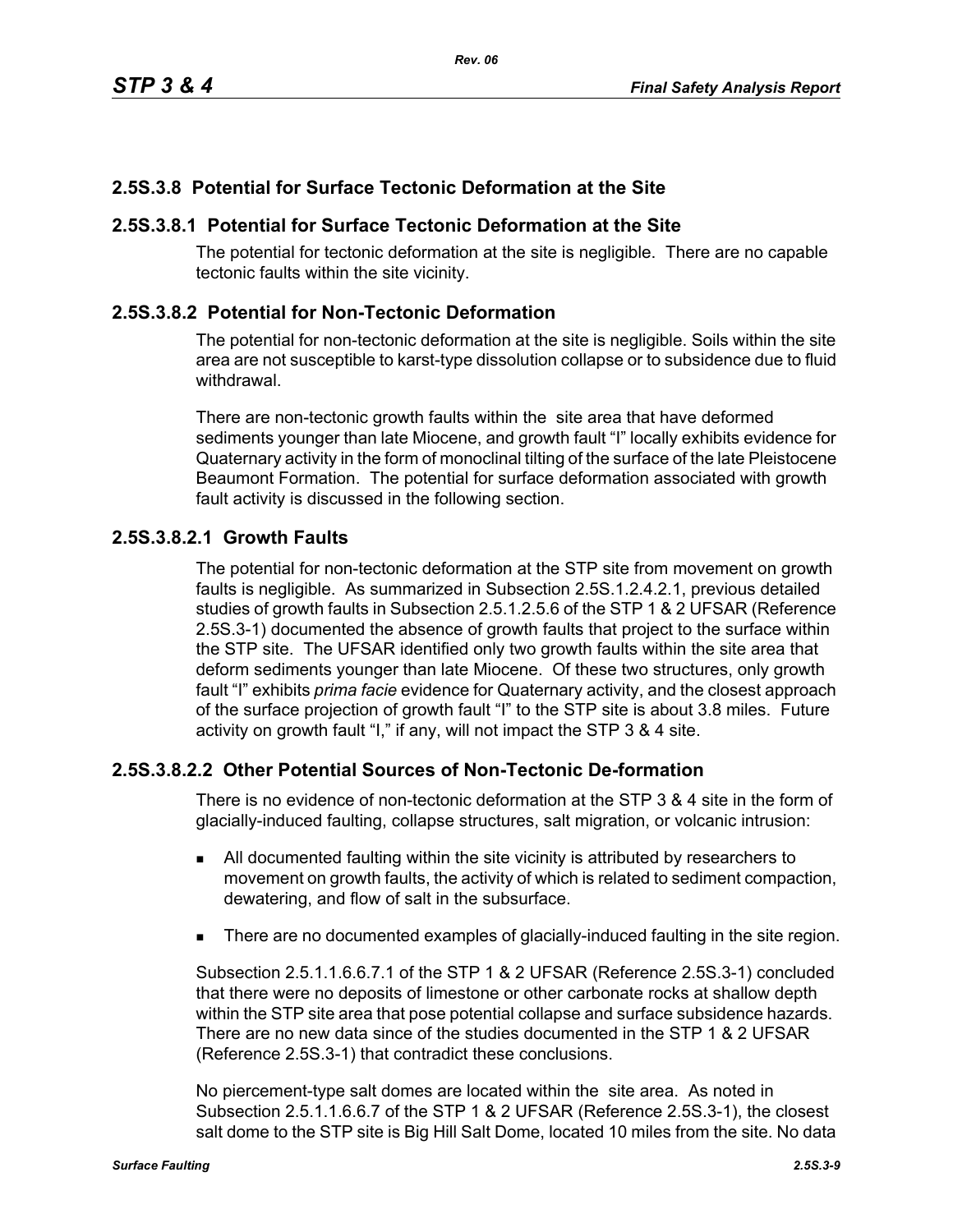collected since of the studies documented in the STP 1 & 2 UFSAR (Reference 2.5S.3- 1) indicate the presence of any previously unknown salt domes within 10 miles of the STP site (Reference 2.5S.3-8).

The Texas Gulf Coast is part of a stable intraplate region, and there are no volcanic rocks of any age mapped within the site vicinity. Based on a review of geologic literature, there is no documented intrusive or extrusive volcanic activity of Tertiary age within the site region. The youngest documented magmatic activity in the site region is Mesozoic in age and is spatially associated with the Balcones fault zone (Reference 2.5S.3-9) at a distance of about 138 miles from STP 3 & 4.

There are no mining activities within the site area that may produce man-induced surface collapse.

As discussed extensively in Subsection 2.5.1.1.6.6.7.2 of the STP 1 & 2 UFSAR (Reference 2.5S.3-1), the STP site is considered a non-productive future source of oil and gas because of unfavorable structural and stratigraphic conditions extending to a minimum depth of 10,000 ft.

As discussed in Subsection 2.5S.1.2.6.5, subsidence as a result of dewatering of the shallow aquifer(s) and/or removal of potential petroleum resources from beneath the STP 3 & 4 site is not anticipated to be significant. The maximum anticipated subsidence at STP due to construction dewatering is between 0.04 and 0.05 ft. Because there are other considerations, such as infiltration by stormwater, which will replace some of the water in the aquifer, it is unlikely that subsidence will reach this level. There are no new data contradicting the conclusion of the STP 1 & 2 UFSAR (Reference 2.5S.3-1) that subsidence of the land surface from hydrocarbon extraction will not occur at the STP 3 & 4 site.

### **2.5S.3.9 References**

- 2.5S.3-1 "STPEGS Updated Final Safety Analysis Report, Units 1 and 2," Revision 13, April 2006.
- 2.5S.3-2 "Signatures of Climate vs. Sea-Level Change within Incised Valley-Fill Successions: Quaternary Examples from the Texas Gulf Coast," Sedimentary Geology, v. 190, p. 177-211, Blum, M.D., and Aslan, A., 2006.
- 2.5S.3-3 "Seismic Hazard Methodology for the Central and Eastern United States, Tectonic Interpretations," v. 5 through 10, Electric Power Research Institute (EPRI), 1986.
- 2.5S.3-4 "Data For Quaternary Faults, Liquefaction Features, and Possible Tectonic Features in The Central And Eastern United States, East of the Rocky Mountain Front," United States Geological Survey Open-File Report 00- 260, Crone, A.J., and Wheeler, R.L., 2000.